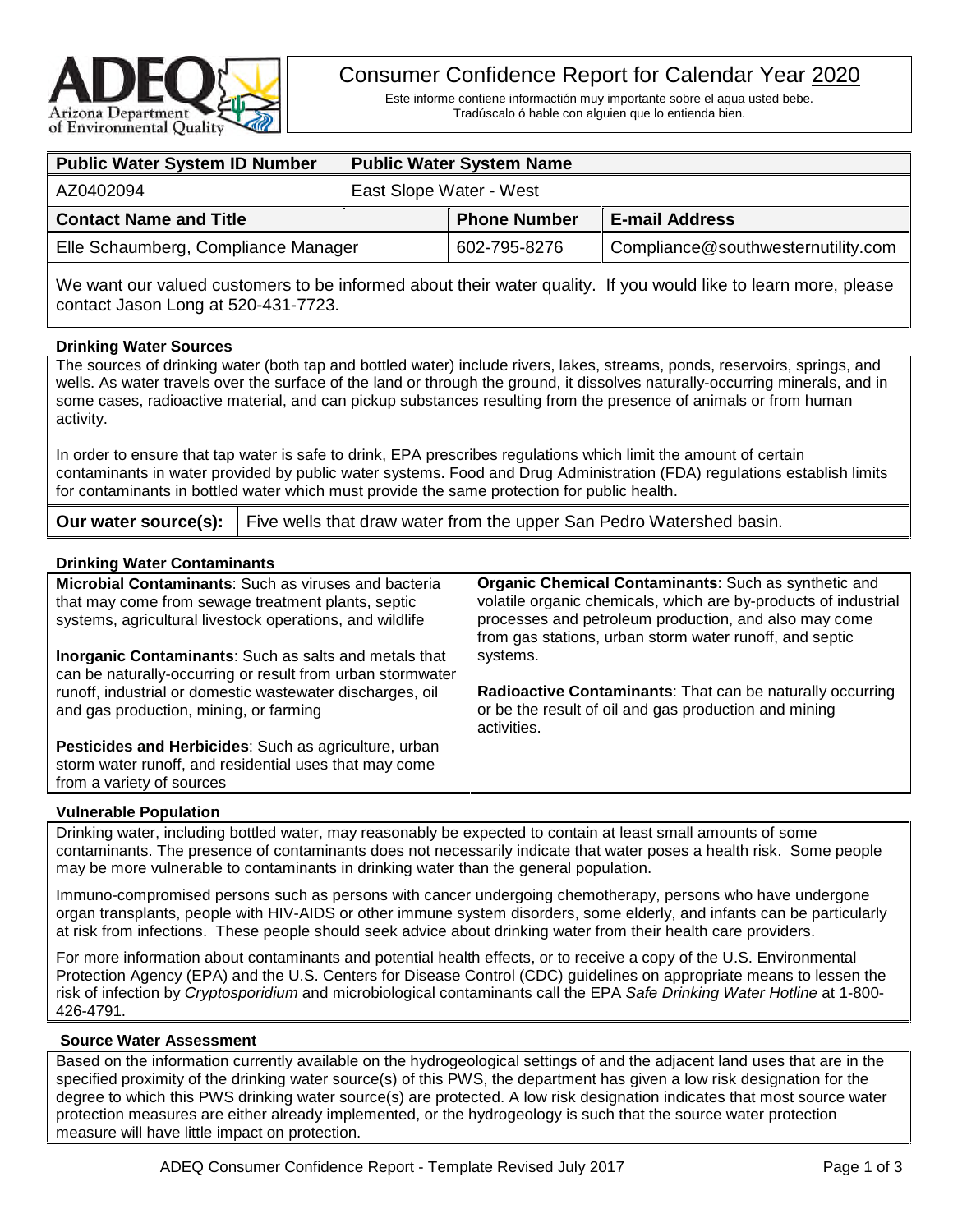Further source water assessment documentation can be obtained by contacting ADEQ.

#### **Definitions**

|                                                                                                                               | Treatment Technique (TT): A required process intended to<br>reduce the level of a contaminant in drinking water                                      | Minimum Reporting Limit (MRL): The smallest<br>measured concentration of a substance that can be |  |  |  |  |  |
|-------------------------------------------------------------------------------------------------------------------------------|------------------------------------------------------------------------------------------------------------------------------------------------------|--------------------------------------------------------------------------------------------------|--|--|--|--|--|
|                                                                                                                               | Level 1 Assessment: A study of the water system to identify                                                                                          | reliably measured by a given analytical method                                                   |  |  |  |  |  |
|                                                                                                                               | potential problems and determine (if possible) why total<br>coliform bacteria was present                                                            | Millirems per year (MREM): A measure of radiation<br>absorbed by the body                        |  |  |  |  |  |
|                                                                                                                               | Level 2 Assessment: A very detailed study of the water<br>system to identify potential problems and determine (if                                    | Not Applicable (NA): Sampling was not completed by<br>regulation or was not required             |  |  |  |  |  |
| possible) why an E. coli MCL violation has occurred and/or<br>why total coliform bacteria was present                         |                                                                                                                                                      | Not Detected (ND or <): Not detectable at reporting limit                                        |  |  |  |  |  |
|                                                                                                                               | Action Level (AL): The concentration of a contaminant which,<br>if exceeded, triggers treatment, or other requirements                               | Nephelometric Turbidity Units (NTU): A measure of<br>water clarity                               |  |  |  |  |  |
|                                                                                                                               | Maximum Contaminant Level (MCL): The highest level of a                                                                                              | Million fibers per liter (MFL)                                                                   |  |  |  |  |  |
|                                                                                                                               | contaminant that is allowed in drinking water                                                                                                        | <b>Picocuries per liter (pCi/L):</b> Measure of the radioactivity<br>in water                    |  |  |  |  |  |
|                                                                                                                               | Maximum Contaminant Level Goal MCLG): The level of a                                                                                                 |                                                                                                  |  |  |  |  |  |
|                                                                                                                               | contaminant in drinking water below which there is no known                                                                                          | ppm: Parts per million or Milligrams per liter (mg/L)                                            |  |  |  |  |  |
| or expected risk to health                                                                                                    |                                                                                                                                                      | ppb: Parts per billion or Micrograms per liter (µg/L)                                            |  |  |  |  |  |
|                                                                                                                               | Maximum Residual Disinfectant Level (MRDL): The level of<br>disinfectant added for water treatment that may not be<br>exceeded at the consumer's tap | ppt: Parts per trillion or<br>Nanograms per liter (ng/L)<br>ppm $x 1000 = ppb$                   |  |  |  |  |  |
|                                                                                                                               | Maximum Residual Disinfectant Level Goal (MRDLG): The                                                                                                | ppq: Parts per quadrillion or<br>$ppb \times 1000 = ppt$                                         |  |  |  |  |  |
| level of disinfectant added for treatment at which no known or<br>anticipated adverse effect on health of persons would occur |                                                                                                                                                      | Picograms per liter (pg/L)<br>ppt $x 1000 = ppq$                                                 |  |  |  |  |  |

### **Lead Informational Statement:**

Lead, in drinking water, is primarily from materials and components associated with service lines and home plumbing. If present, elevated levels of lead can cause serious health problems, especially for pregnant women and young children. East Slope Water - West is responsible for providing high quality drinking water, but cannot control the variety of materials used in plumbing components. When your water has been sitting for several hours, you can minimize the potential for lead exposure by flushing your tap for 30 seconds to 2 minutes before using water for drinking or cooking. Information on lead in drinking water, testing methods, and steps you can take to minimize exposure is available from the Safe Drinking Water Hotline or at www.epa.gov/safewater/lead.

| <b>Water Quality Data - Regulated Contaminants</b>                                                                                                                                                                                                                                                                                                                                                                                                                                                                                                                                                                                                                                                                                                                                                                                                                                                                                                                                                                                                                                            |                                          |                                                                                         |                                                         |             |              |                                         |                                                 |  |
|-----------------------------------------------------------------------------------------------------------------------------------------------------------------------------------------------------------------------------------------------------------------------------------------------------------------------------------------------------------------------------------------------------------------------------------------------------------------------------------------------------------------------------------------------------------------------------------------------------------------------------------------------------------------------------------------------------------------------------------------------------------------------------------------------------------------------------------------------------------------------------------------------------------------------------------------------------------------------------------------------------------------------------------------------------------------------------------------------|------------------------------------------|-----------------------------------------------------------------------------------------|---------------------------------------------------------|-------------|--------------|-----------------------------------------|-------------------------------------------------|--|
| <b>Microbiological (RTCR)</b>                                                                                                                                                                                                                                                                                                                                                                                                                                                                                                                                                                                                                                                                                                                                                                                                                                                                                                                                                                                                                                                                 | TΤ<br><b>Violation</b><br><b>Y</b> or N  | Number of<br><b>Positive</b><br><b>Samples</b>                                          | <b>Positive</b><br>Sample(s)<br><b>Month &amp; Year</b> | <b>MCL</b>  | <b>MCLG</b>  | <b>Likely Source of Contamination</b>   |                                                 |  |
| E. Coli                                                                                                                                                                                                                                                                                                                                                                                                                                                                                                                                                                                                                                                                                                                                                                                                                                                                                                                                                                                                                                                                                       | N                                        | 0                                                                                       | N/A                                                     | $\Omega$    | $\Omega$     | Human and animal fecal waste            |                                                 |  |
| <b>Fecal Indicator</b><br>(From GWR source)<br>(coliphage, enterococci and/or E. coli)                                                                                                                                                                                                                                                                                                                                                                                                                                                                                                                                                                                                                                                                                                                                                                                                                                                                                                                                                                                                        | N                                        | $\Omega$                                                                                | N/A                                                     | $\Omega$    | $\Omega$     | Human and animal fecal waste            |                                                 |  |
| <sup>1</sup> Total organic carbon (TOC) has no health effects. However, total organic carbon provides a medium for the formation of disinfection byproducts.<br>These byproducts include trihalomethanes (THM) and haloacetic acids (HAA). Drinking water containing these byproducts in excess of the MCL may lead<br>to adverse health effects, liver, or kidney problems, or nervous system effects, and may lead to an increased risk of getting cancer.<br><sup>2</sup> Turbidity is a measure of the cloudiness of water and is an indication of the effectiveness of our filtration system. We monitor it because it is a good<br>indicator of the quality of water. High turbidity can hinder the effectiveness of disinfectants. Turbidity has no health effects. However, turbidity can interfere<br>with disinfection and provide a medium for microbial growth. Turbidity may indicate the presence of disease-causing organisms. These organisms include<br>bacteria, viruses, and parasites that can cause symptoms such as nausea, cramps, diarrhea, and associated headaches. |                                          |                                                                                         |                                                         |             |              |                                         |                                                 |  |
| <b>Disinfectants</b>                                                                                                                                                                                                                                                                                                                                                                                                                                                                                                                                                                                                                                                                                                                                                                                                                                                                                                                                                                                                                                                                          | <b>MCL</b><br><b>Violation</b><br>Y or N | <b>Running</b><br><b>Annual Average</b><br>(RAA)                                        | <b>Range of All</b><br><b>Samples</b><br>(Low-High)     | <b>MRDL</b> | <b>MRDLG</b> | <b>Sample</b><br><b>Month</b><br>& Year | <b>Likely Source of</b><br><b>Contamination</b> |  |
| Chlorine/Chloramine (ppm)                                                                                                                                                                                                                                                                                                                                                                                                                                                                                                                                                                                                                                                                                                                                                                                                                                                                                                                                                                                                                                                                     | N                                        | $0.55$ ppm                                                                              | $0.31 - 0.88$                                           | 4           | $\Omega$     | 12/2020                                 | Water additive used to control<br>microbes      |  |
| <b>Disinfection By-Products</b>                                                                                                                                                                                                                                                                                                                                                                                                                                                                                                                                                                                                                                                                                                                                                                                                                                                                                                                                                                                                                                                               | <b>MCL</b><br><b>Violation</b><br>Y or N | Running<br><b>Annual Average</b><br>(RAA) OR<br><b>Highest Level</b><br><b>Detected</b> | <b>Range of All</b><br><b>Samples</b><br>(Low-High)     | <b>MCL</b>  | <b>MCLG</b>  | <b>Sample</b><br><b>Month</b><br>& Year | <b>Likely Source of</b><br>Contamination        |  |